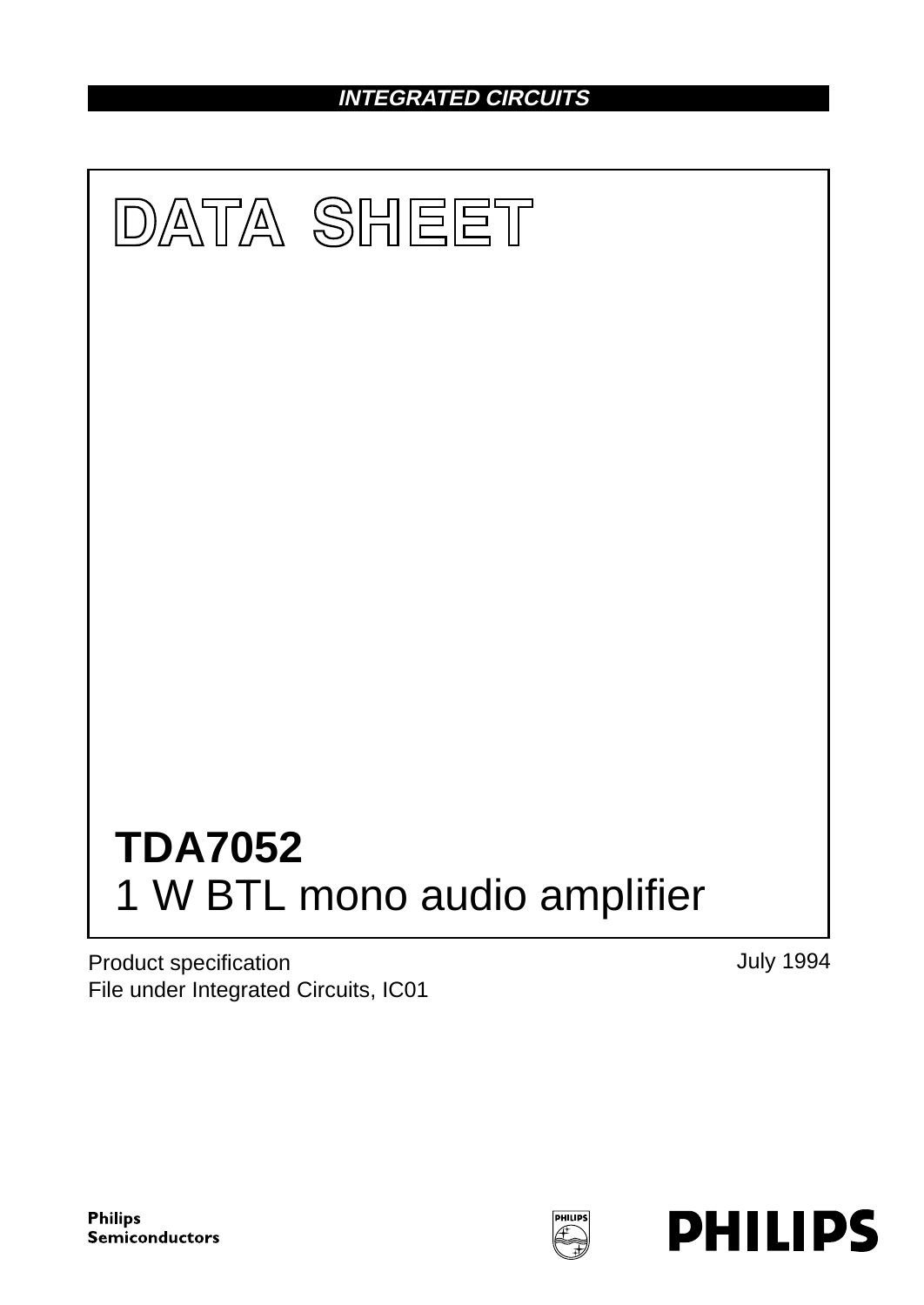## **GENERAL DESCRIPTION**

The TDA7052 is a mono output amplifier in a 8-lead dual-in-line (DIL) plastic package. The device is designed for battery-fed portable audio applications.

## **Features:**

- No external components
- No switch-on or switch-off clicks
- Good overall stability
- Low power consumption
- No external heatsink required
- Short-circuit proof

## **QUICK REFERENCE DATA**

| <b>SYMBOL</b>    | <b>PARAMETER</b>          | <b>CONDITIONS</b>     | MIN.                     | TYP. | MAX. | <b>UNIT</b> |
|------------------|---------------------------|-----------------------|--------------------------|------|------|-------------|
| Vь               | Supply voltage range      |                       | 3                        | 6    | 18   |             |
| <sup>I</sup> tot | Total quiescent current   | $R_1 = \infty$        |                          | 4    | 8    | mA          |
| $G_{v}$          | Voltage gain              |                       | 38                       | 39   | 40   | dB          |
| $P_0$            | Output power              | THD = 10%; 8 $\Omega$ |                          | 1,2  |      | W           |
| THD              | Total harmonic distortion | $P_0 = 0.1 W$         | $\overline{\phantom{0}}$ | 0,2  | 1,0  | %           |

## **PACKAGE OUTLINE**

8-lead DIL; plastic (SOT97); SOT97-1; 1996 August 21.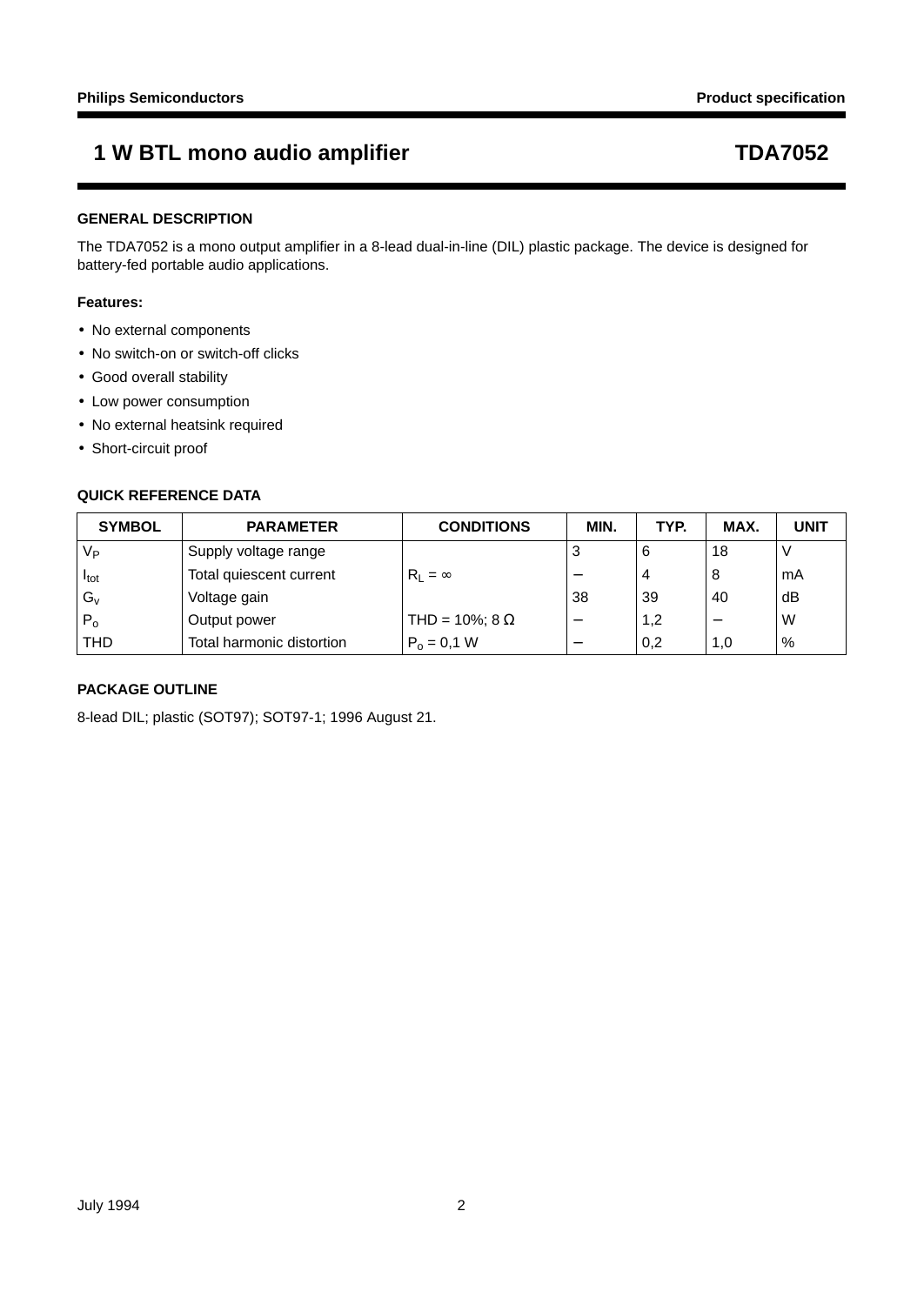

## **PINNING**

|   | Vь               | supply voltage  | 5 | OUT <sub>1</sub> | output1            |
|---|------------------|-----------------|---|------------------|--------------------|
|   | IN               | input           | 6 | GND <sub>2</sub> | ground (substrate) |
| 3 | GND <sub>1</sub> | ground (signal) |   | n.c.             | not connected      |
| 4 | n.c.             | not connected   | 8 | OUT <sub>2</sub> | output2            |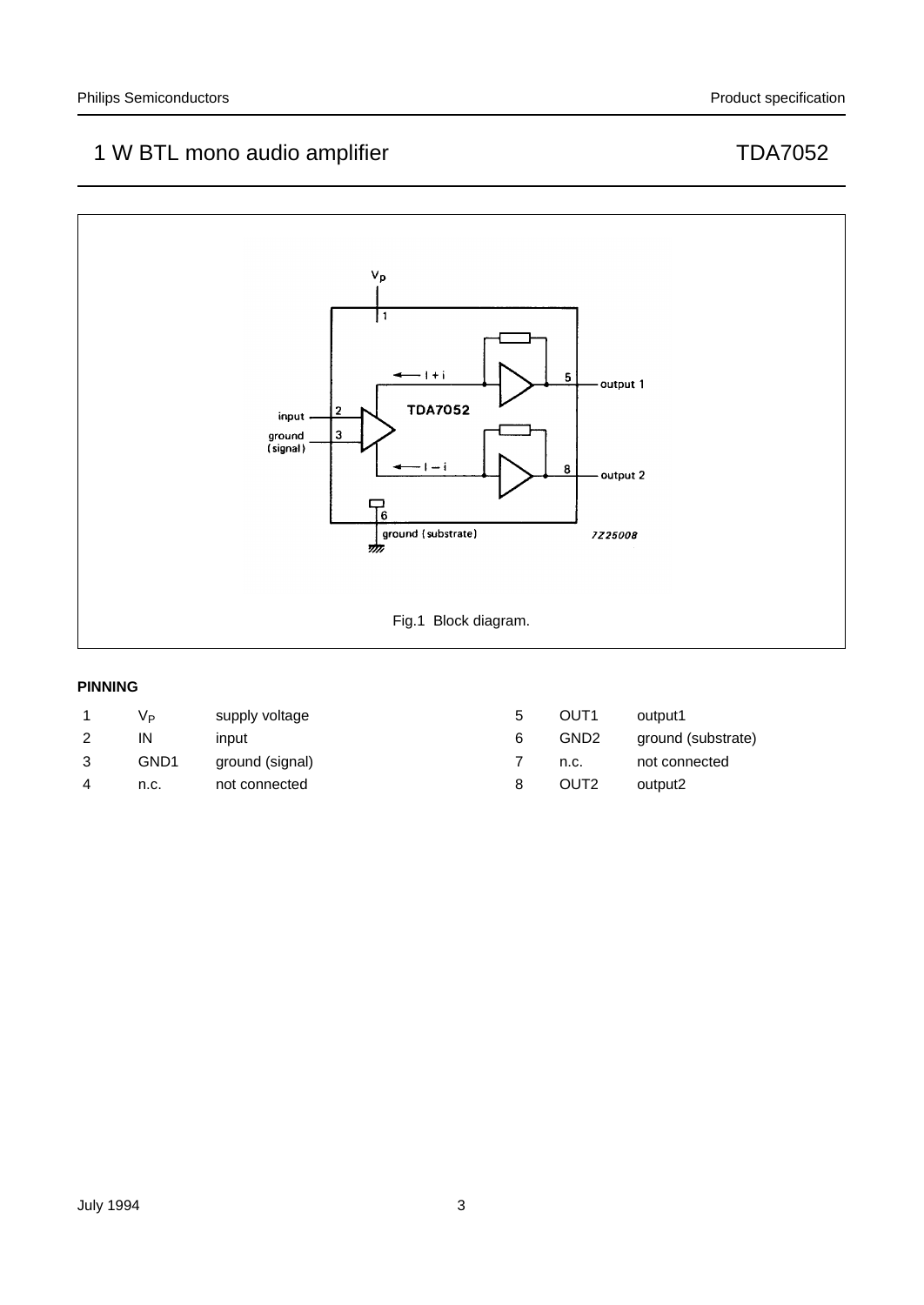## **FUNCTIONAL DESCRIPTION**

The TDA7052 is a mono output amplifier designed for battery-fed portable audio applications, such as tape recorders and radios.

The gain is fixed internally at 40 dB. A large number of tape recorders and radios are still designed for mono sound, plus a space-saving trend by reduction of the number of battery cells. This means a decrease in supply voltage which results in an reduction of output power. To compensate for this reduction, the TDA7052 uses the Bridge-Tied-Load principle (BTL) which can deliver an output power of 1,2 W (THD = 10%) into an 8  $\Omega$  load with a power supply of 6 V. The load can be short-circuited at each signal excursion.

## **RATINGS**

Limiting values in accordance with the Absolute Maximum System (IEC 134)

| <b>SYMBOL</b>    | <b>PARAMETER</b>                   | MIN.       | MAX.   | <b>UNIT</b> |
|------------------|------------------------------------|------------|--------|-------------|
| Vь               | Supply voltage                     |            | 18     |             |
| <b>I</b> OSM     | Non-repetitive peak output current |            | 1,5    | A           |
| $P_{\text{tot}}$ | Total power dissipation            | see Fig. 2 |        |             |
| ιc.              | Crystal temperature                |            | 150    | $^{\circ}C$ |
| l <sub>Stg</sub> | Storage temperature range          | $-55$      | $+150$ | $^{\circ}C$ |



## **POWER DISSIPATION**

Assume  $V_P = 6 V$ ; R<sub>L</sub> = 8  $\Omega$ ; T<sub>amb</sub> = 50 °C maximum.

The maximum sinewave dissipation is 0,9 W.

$$
R_{th\,j\text{-}a} = \frac{150 - 50}{0.9} \approx 110 \text{ K/W}.
$$

Where  $R_{th}$ <sub>i-a</sub> of the package is 110 K/W, so no external heatsink is required.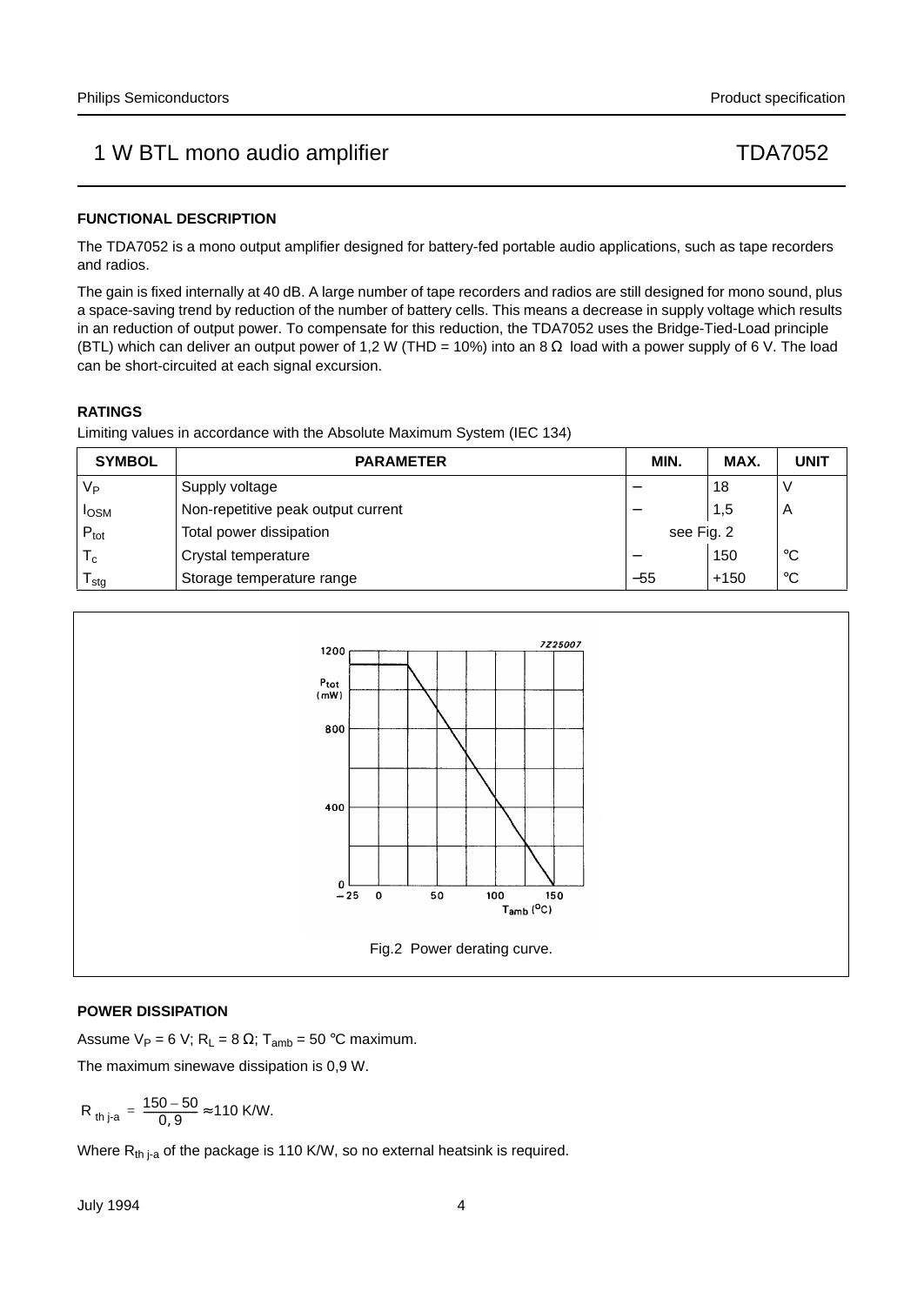## **CHARACTERISTICS**

V<sub>P</sub> = 6 V; R<sub>L</sub> = 8 Ω; f = 1 kHz; T<sub>amb</sub> = 25 °C; unless otherwise specified.

| <b>SYMBOL</b>    | <b>PARAMETER</b>                | <b>CONDITIONS</b>  | MIN.              | TYP.     | MAX.                     | <b>UNIT</b> |
|------------------|---------------------------------|--------------------|-------------------|----------|--------------------------|-------------|
| <b>Supply</b>    |                                 |                    |                   |          |                          |             |
| $V_{P}$          | Supply voltage range            |                    | 3                 | 6        | 18                       | V           |
| $I_{\text{tot}}$ | Total quiscent current          | $R_L = \infty$     | —                 | 4        | 8                        | mA          |
| $G_{V}$          | Voltage gain                    |                    | 38                | 39       | 40                       | dB          |
| $P_0$            | Output power                    | $THD = 10\%$       | $\qquad \qquad -$ | 1,2      | $\overline{\phantom{m}}$ | W           |
|                  | Noise output voltage            |                    |                   |          |                          |             |
|                  | (RMS value)                     |                    |                   |          |                          |             |
| $V_{no(rms)}$    |                                 | note 1             |                   | 150      | 300                      | $\mu$ V     |
| $V_{no(rms)}$    |                                 | note 2             |                   | 60       |                          | $\mu V$     |
| $f_r$            | Frequency response              |                    |                   | 20 Hz to | $\qquad \qquad -$        | <b>Hz</b>   |
|                  |                                 |                    |                   | 20 kHz   |                          |             |
| <b>SVRR</b>      | Supply voltage ripple rejection | note 3             | 40                | 50       |                          | dB          |
|                  | DC output offset voltage        |                    |                   |          |                          |             |
| $\Delta V_{5-8}$ | pin 5 to 8                      | $R_S = 5 k \Omega$ | —                 |          | 100                      | mV          |
| <b>THD</b>       | Total harmonic distortion       | $P_{O} = 0.1 W$    | —                 | 0,2      | 1,0                      | %           |
| $ Z_1 $          | Input impedance                 |                    |                   | 100      | $\qquad \qquad -$        | $k\Omega$   |
| <b>I</b> bias    | Input bias current              |                    |                   | 100      | 300                      | nA          |

## **Notes to the characteristics**

- 1. The unweighted RMS noise output voltage is measured at a bandwidth of 60 Hz to 15 kHz with a source impedance (R<sub>S</sub>) of 5 kΩ.
- 2. The RMS noise output voltage is measured at a bandwidth of 5 kHz with a source impedance of 0  $\Omega$  and a frequency of 500 kHz. With a practical load (R = 8  $\Omega$ ; L = 200  $\mu$ H) the noise output current is only 100 nA.
- 3. Ripple rejection is measured at the output with a source impedance of 0  $\Omega$  and a frequency between 100 Hz and 10 kHz. The ripple voltage = 200 mV (RMS value) is applied to the positive supply rail.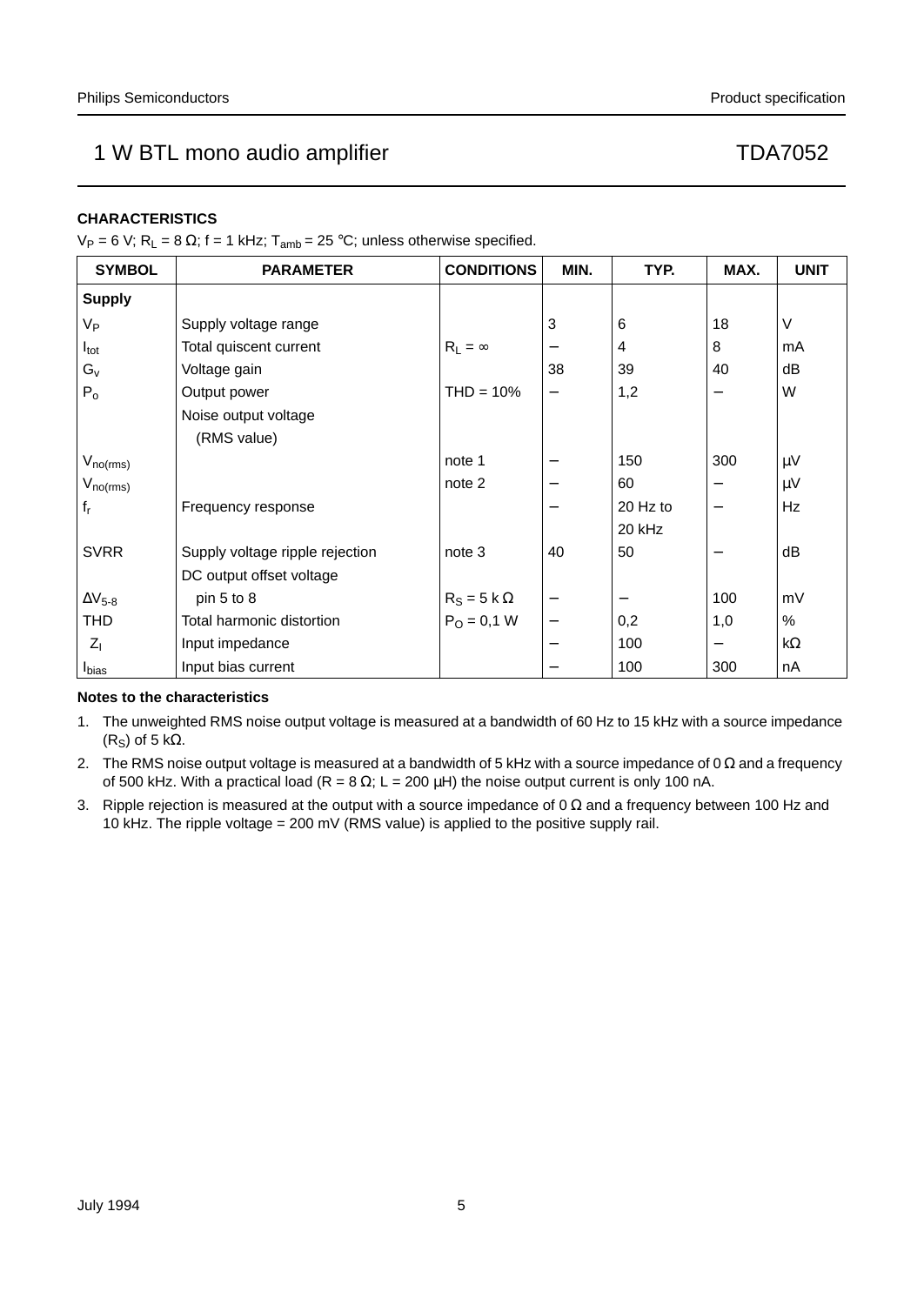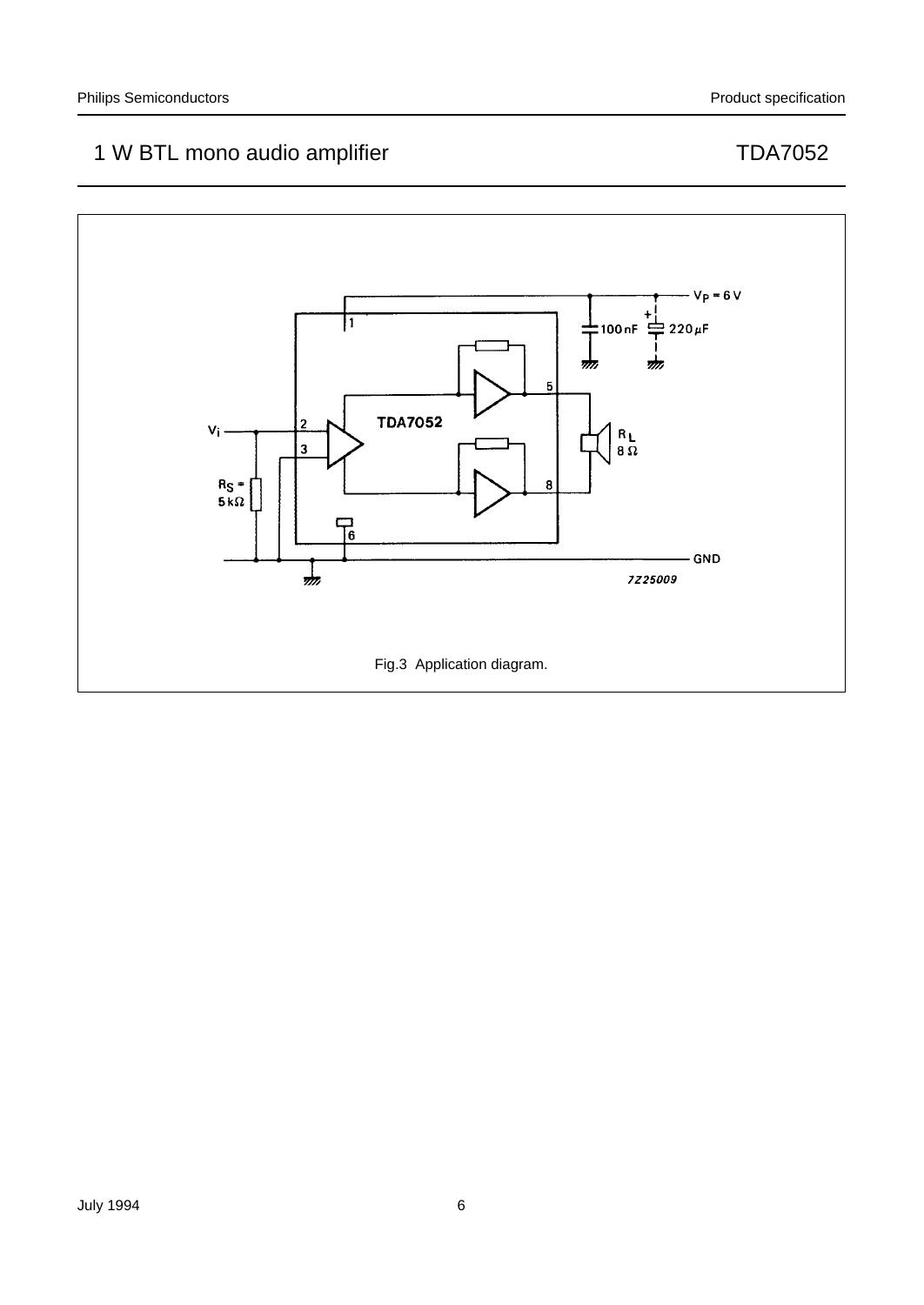## **PACKAGE OUTLINE**

## **DIP8:** plastic dual in-line package; 8 leads (300 mil) **SOT97-1 SOT97-1**



| <b>UNIT</b> | A<br>max. | A.<br>min. | A <sub>2</sub><br>max. |                | b٠             | b <sub>2</sub> | ∼<br>u         | $D^{(1)}$    | (1)          | е    | e.,  |              | $M_F$        | М <sub>Н</sub> | W     | z (1)<br>max. |
|-------------|-----------|------------|------------------------|----------------|----------------|----------------|----------------|--------------|--------------|------|------|--------------|--------------|----------------|-------|---------------|
| mm          | 4.2       | 0.51       | 3.2                    | .73<br>.14     | 0.53<br>0.38   | 1.07<br>0.89   | 0.36<br>0.23   | 9.8<br>9.2   | 6.48<br>6.20 | 2.54 | 7.62 | 3.60<br>3.05 | 8.25<br>7.80 | 10.0<br>8.3    | 0.254 | 1.15          |
| inches      | 0.17      | 0.020      | 0.13                   | 0.068<br>0.045 | 0.021<br>0.015 | 0.042<br>0.035 | 0.014<br>0.009 | 0.39<br>0.36 | 0.26<br>0.24 | 0.10 | 0.30 | 0.14<br>0.12 | 0.32<br>0.31 | 0.39<br>0.33   | 0.01  | 0.045         |

### **Note**

1. Plastic or metal protrusions of 0.25 mm maximum per side are not included.

| <b>OUTLINE</b> |            | <b>REFERENCES</b> | <b>EUROPEAN</b> | <b>ISSUE DATE</b> |                   |                             |  |
|----------------|------------|-------------------|-----------------|-------------------|-------------------|-----------------------------|--|
| <b>VERSION</b> | <b>IEC</b> | <b>JEDEC</b>      | <b>EIAJ</b>     |                   | <b>PROJECTION</b> |                             |  |
| SOT97-1        | 050G01     | <b>MO-001AN</b>   |                 |                   | ⊕                 | $-92 - 11 - 17$<br>95-02-04 |  |